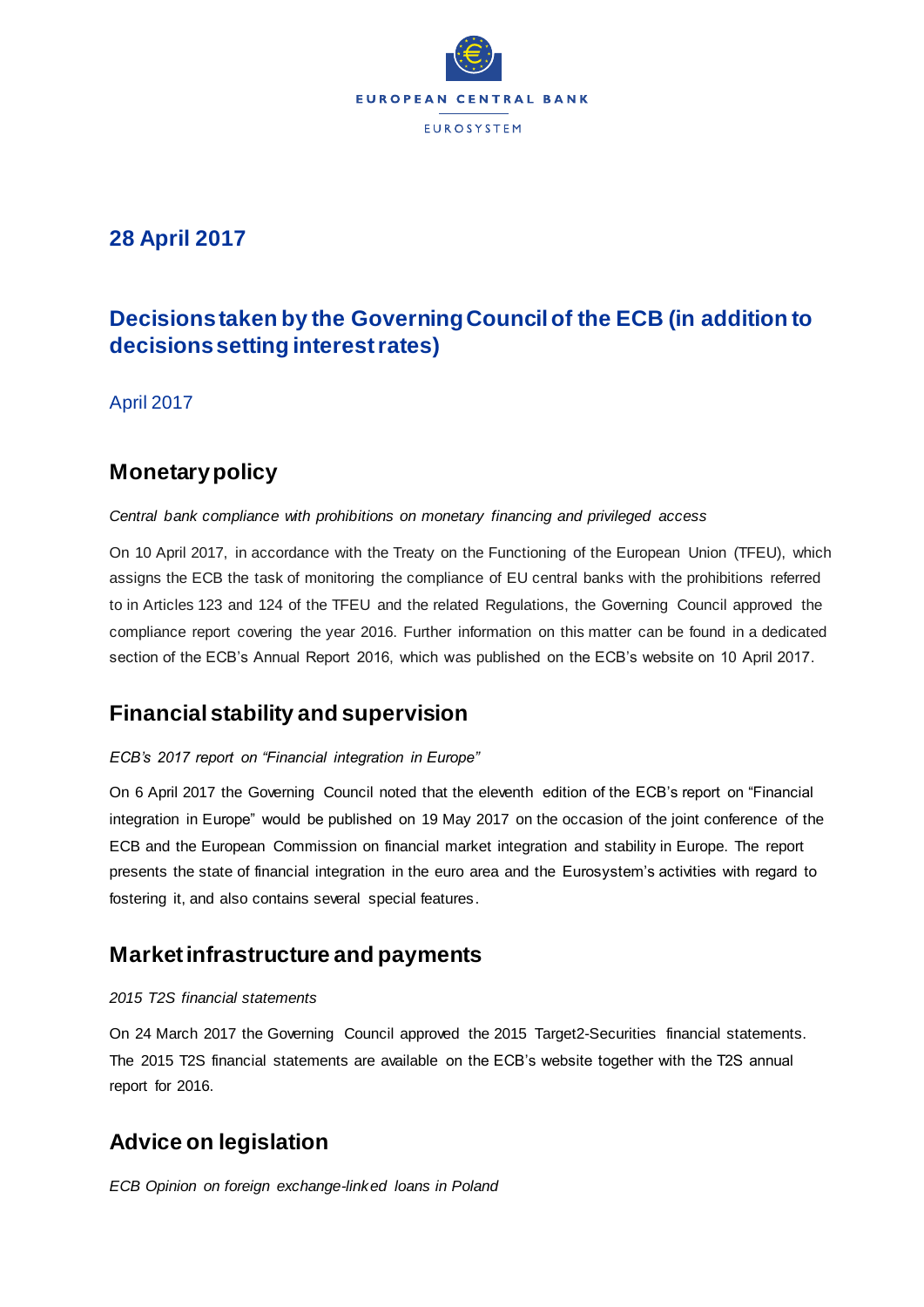On 24 March 2017 the Governing Council adopted Opinion CON/2017/9 at the request of the Polish Parliament.

*ECB opinion on the identification of critical infrastructures for the purpose of information technology security in Germany*

On 6 April 2017 the Governing Council adopted Opinion CON/2017/10 at the request of the German Ministry of the Interior.

*ECB Opinion on the amendment of financial supervisory law in Germany*

On 7 April 2017 the Governing Council adopted Opinion CON/2017/11 at the request of the German Federal Ministry of Finance.

*ECB Opinion on the provision of flood insurance in Ireland*

On 7 April 2017 the Governing Council adopted Opinion CON/2017/12 at the request of the Chairman of the Irish National Parliament's Joint Committee on Finance, Public Expenditure and Reform and the Irish Prime Minister.

*ECB Opinion on increasing the scope of data contained in the credit register in Latvia*

On 12 April 2017 the Governing Council adopted Opinion CON/2017/13 at the request of Latvijas Banka.

*ECB Opinion on additional macroprudential tools in Sweden*

On 20 April 2017 the Governing Council adopted Opinion CON/2017/14 at the request of the Swedish Ministry of Finance.

*ECB Opinion on the Payment Services, Services of Issuing Electronic Money and Payment Systems Act in Slovenia*

On 24 April 2017 the Governing Council adopted Opinion CON/2017/15 at the request of the Slovenian Ministry of Finance.

### **Statistics**

*2016 annual report on the preparatory measures for AnaCredit* 

On 29 March 2017 the Governing Council took note of the 2016 annual progress report produced by the Statistics Committee of the European System of Central Banks on the preparatory measures for the longterm framework for the collection of granular credit data for the analytical credit datasets (AnaCredit) project.

### **Corporate governance**

*ECB Recommendation to the Council of the European Union on the external auditors of the Nationale Bank van België/Banque Nationale de Belgique*